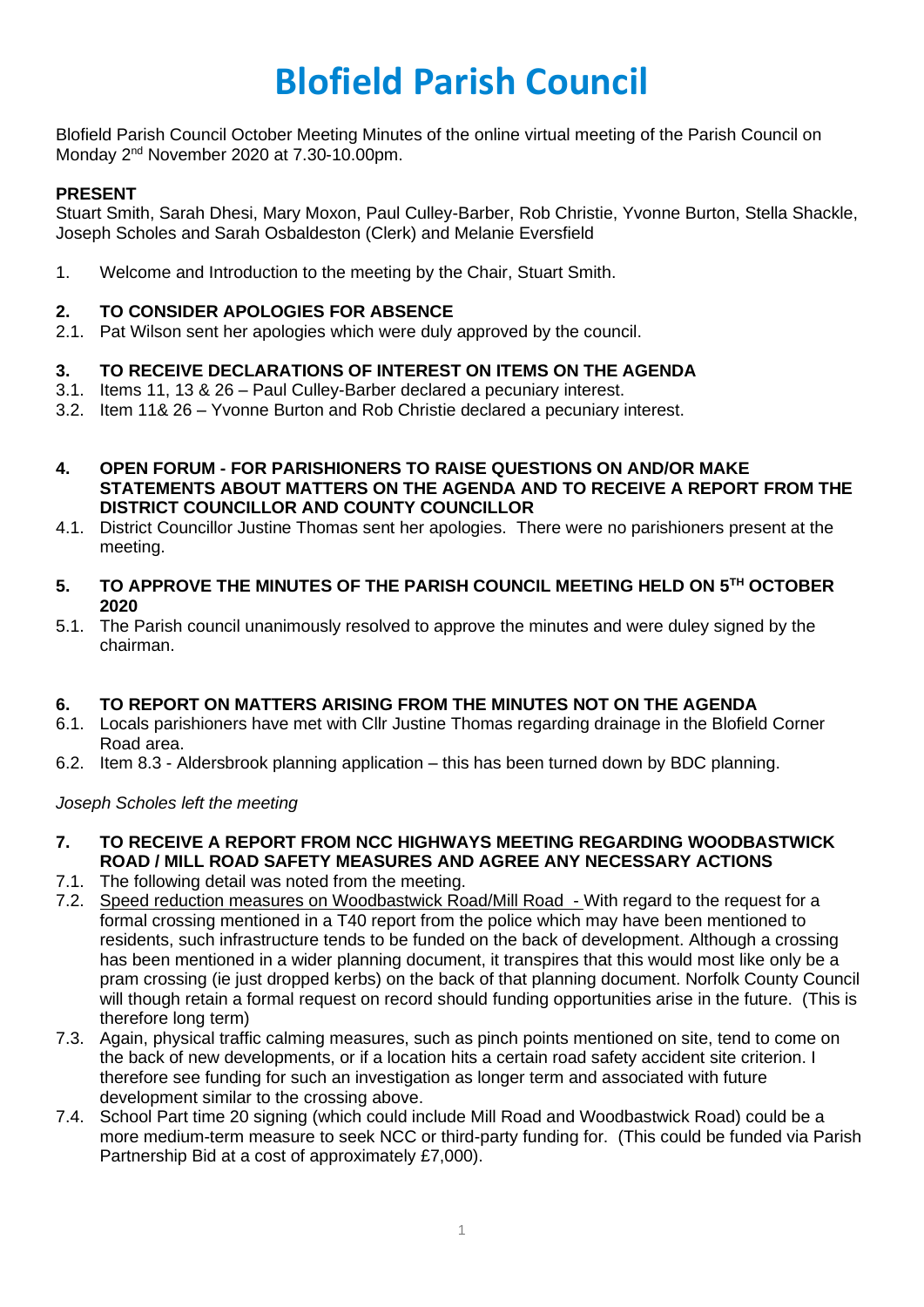- 7.5. Shorter term measures include our road safety team being in contact with the school and making available some on -line safety training. NCC will also look to add a 30mph roundel on Woodbastwick Road (once our contractor has snagged the issue with the gateway signs to the north of Heathlands.)
- 7.6. *Dropped curb by Heathlands second exit* Paul stated that this is on the list to do and he will chase.
- 7.7. *New bins around the Parish -* Melanie stated that the Council would be looking to install a waste bin in the layby on Woodbastwick Road and also a dog waste bin by Marty's Marsh entrance at Bay Bridge. Paul stated that subject to Melanie completing the relevant licence paperwork he did not see a problem with these locations.
- 7.8. *Village Signs -* Paul stated that he was just as frustrated as the Council that this was still ongoing and up in the air. He has requested a site meeting with the contractor to try and sort the issues out.
- 7.9. *Footpath improvements on FP12 -* Paul thought that this was a good Parish Partnership project and would send costings to Melanie. This has come back at £5,000.
- 7.10. *Westbank boundary ownership at Marty's Marsh -* Paul has made a request to the boundary team to find out where NCC's boundary finishes. He has informed me that this could take a few weeks to come back due to their workload.
- 7.11. *New Village signs –* the council agreed a ring of weed killer around the base of each sign would protect the signage when grass cutting is taking place. Clerk (SO) to contact Garden Guardian.
- 7.12. *Playground signage* will go up near to the Margaret Harker Hall.
- 7.13. *Yellow lines* now in position both sides of Yarmouth road.
- 7.14. Installation of a SAM signpost Clerk (ME) to request the installation of a (previously agreed) post on Woodbastwick Road near Heathlands to make it possible to use the speed sign down this end of the village.

## *Joseph Scholes re-joined the meeting*

# **8. TO CONSIDER A PARISH PARTNERSHIP FUNDING BID FOR 2021/22**

- 8.1. Following a brief discussion, Sarah Dhesi proposed (seconded by Yvonne Burton) the council submit a Parish Partnership funding bid for 2021/22 for part time 20mph speed signage on Mill Road and Woodbastwick Road. If the bid is successful, the total cost to the parish council would be approximately £3,500. The council unanimously resolved to approve this proposal. Clerk (ME) to action.
- 8.2. Sarah Dhesi also proposed (seconded by Yvonne Burton) the council submit a Parish Partnership funding bid for 2021/22 for improvements to footpath12 from the bridge leading to Braydeston Church to the stile at Blofield Church at a cost of approximately £2,500 to the parish. The council unanimously resolved to approve this proposal. Clerk (ME) to action.

#### **9. TO RECEIVE AN UPDATE REPORT ON CURRENT PROJECTS AND APPROVE ANY NECESSARY ACTIONS**

9.1. Melanie Eversfield presented her report to the council.

#### **10. TO RECEIVE AN UPDATE REPORT ON MARTY'S MARSH AND APPROVE ANY NECESSARY ACTIONS**

- 10.1. A detailed report on the erosion to the boundary watercourse and culvert has been provided by a retired Civil Engineer. Rob Christie proposed (seconded by Sarah Dhesi) the council write to the environmental agency regarding the councils concerns and seek their views and hopefully their responsibility for the matter. The council resolved to approve this proposal. Clerk (ME) to action.
- 10.2. Stuart Smith proposed (seconded by Rob Christie) the council invite Matthew Davies to come back to site (at a cost of £50 per hour) to advise on health and safety matters on site and to update the Management Plan with reference to Natura Sites to satisfy planning conditions of the planning consent. The council unanimously resolved to approve this proposal. Clerk (ME) to action.
- 10.3. Clerk (ME) to query if there is a public right of way or a permissive right of way in the planning consent document?
- 10.4. Sarah Dhesi reported that the scouts had a working party over half term on Marty's Marsh and did a great job. The council thanked them for all their hard work and enthusiasm.
- 10.5. Sarah Dhesi proposed (seconded by Joseph Scholes) the council approve having 7 cuts per year at a cost of £70 per cut (with Garden Guardian) of the footpaths in Marty's Marsh. The council unanimously resolved to approve this proposal. Clerk (SO) to action.
- 10.6. Broadland District Council (BDC) have now advised they will be arranging payment of the £15,000 grant towards set up costs of Marty's Marsh.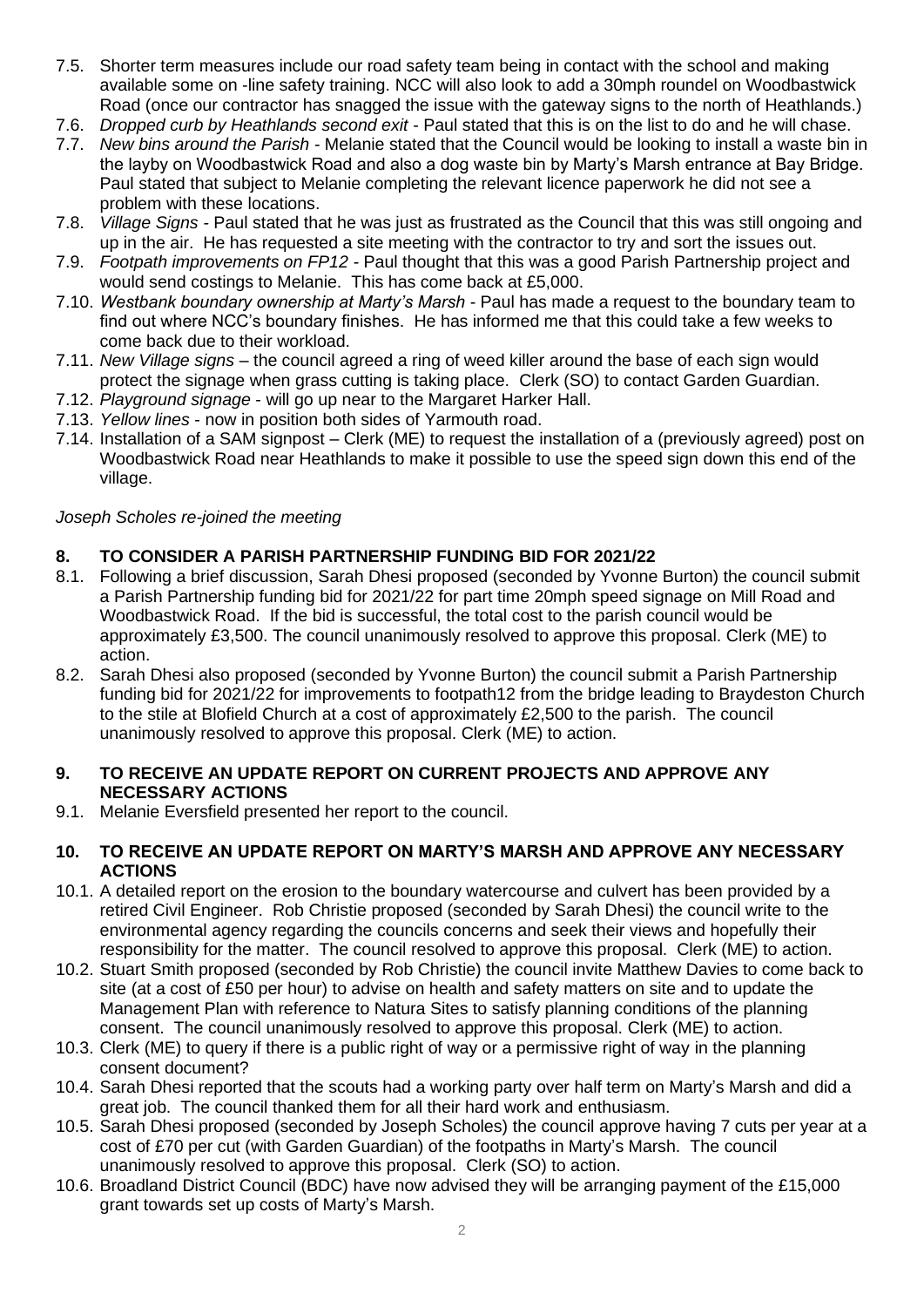- 10.7. In light of the second national lockdown starting on the 5<sup>th</sup> November the council agreed to cancel the Marty's Marsh working party scheduled for Saturday 8<sup>th</sup> November. Yvonne Burton to advise the working party group.
- 10.8. Sarah Dhesi / Melanie Eversfield have resubmitted the Highways England designated funds application for support with funding for Marty's Marsh.
- 10.9. The cubs have offered to build bat and bird boxes for Marty's Marsh. Stuart Smith proposed (seconded by Rob Christie) the council spend up to £50 on wood for the boxes in the event the Cubs are unable to source any for free. The council resolved to approve this proposal.

## **11. TO RECEIVE AN UPDATE REPORT ON BLOFIELD ALLOTMENTS AND APPROVE ANY NECESSARY ACTIONS (SD)**

- 11.1. Sarah Dhesi provided a detailed report on the Allotment site following the recent health and safety site inspection. Various problems on site have been identified including evidence of rats on site and pot holes at the entrance to the site, boundary hedges require cutting etc. A draft letter was approved to send out to all plot holders raising concerns over various matters on site and providing a date of the end of November to carry out a further inspection of the site to look at improvements.
- 11.2. Pest control on the allotment site was discussed in detail. Sarah Dhesi provided details of all pest control visits for Spring/Summer 2020. Visits from the current pest controller have been inconsistent and no reports have been provided after each visit. Joseph Scholes proposed (seconded by Sarah Dhesi) the council move to another pest controller, this was agreed by the council ( $5 -$  for, against  $-$ 0, not voting – 3). Sarah Dhesi agreed to obtain quotations from pest controllers within the council budget.
- 11.3. The council agreed to place a laminated list of rules and regulations on the allotment site (Stuart Smith / Melanie Eversfield to arrange).
- 11.4. The council agreed to issue a copy of the chicken policy to those plot holders keeping chickens on their plot.

#### **12. TO RECEIVE AN UPDATE REPORT ON HIGHWAYS ENGLAND A47 ROAD CHANGES AND DESIGNATED FUNDS**

- 12.1. Section 42 notices have now been issued to all plot holders by Highways England regarding the A47 road changes.
- 12.2. Sarah Dhesi and Stuart Smith attended another online meeting with Highways England. They reported that once a redline showing what land is likely to be needed for the new road is established Highways England will visit the allotment site and mark where the line will fall. This will then provide further clarity on the overall impact to the allotment site. This was hoped to be at the beginning of December (pre-announcement of Lockdown 2.0). It is thought that work will commence in March 2022.
- 12.3. The council have been informed that designated funds for play equipment has been refused. Clerk (SO) to advise Margaret Harker Hall and Heathlands Management Committee.

# **13. TO RECEIVE AN UPDATE REPORT ON THE NEW SCHOOL**

- 13.1. The councillors provided updates on meetings that have taken place. It was noted that the 3 parcels of land for open space at Wyngates is more or less at the point of transfer to Broadland District Council (BDC).
- 13.2. Possible community use of part of the new school building and grounds was discussed with NCC Childrens Services. Stuart Smith proposed (seconded by Sarah Dhesi) the council look at the feasibility of taking on the Blofield School outdoor swimming pool. The council resolved to approve this proposal. Feasibility to be commenced at the next community project working group meeting (16th November 2020).
- 13.3. The council agreed to meet with Nigel Harris (BDC head of planning) to discuss feasibility from a planning perspective. Clerk (ME) to action.
- 13.4. Rob Christie proposed (seconded by Sarah Dhesi) the council ask for a little more of the 'old school land' to enable access to the swimming pool. The council approved this proposal. Clerk (ME) to action.

#### **14. TO NOTE ANY ACTIONS FOR THE NORFOLK COUNTY COUNCIL STREET SCENE INSPECTION OF BLOFIELD**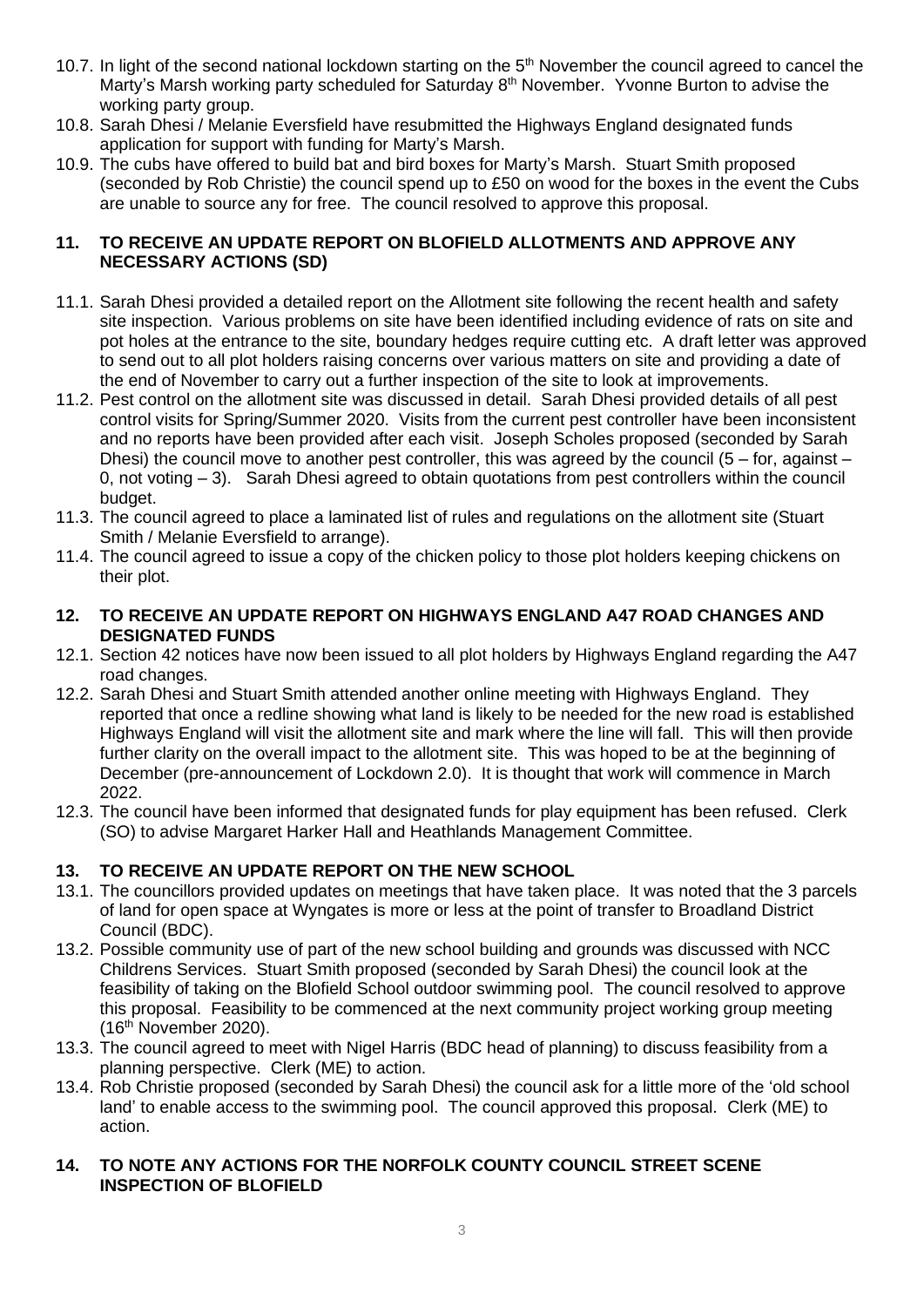- 14.1. The council agreed to review if previous reported items had been actioned and request the following (Clerk ME to action):
	- 14.1.1. Standing water at Hall Road junction with Woodbastwick Road
	- 14.1.2. Kings Head standing water drains to be cleared
	- 14.1.3. Bullacebush Lane standing water drains to be cleared<br>14.1.4. Corner near McDonalds roundabout is deteriorating and
	- Corner near McDonalds roundabout is deteriorating and requires repair
	- 14.1.5. North Street and The Street drains need unblocking.

# *Mary Moxon left the meeting*

# **15. TO CONSIDER A REPORT AND COSTINGS FOR TWO NEW RUBBISH BINS IN THE PARISH**

- 15.1. Following a brief discussion, the council agreed these were the best locations for the bins and agreed to purchase, install and pay for regular collections of two new bins:
- 15.2. A general waste bin in the layby on Woodbastwick road between Holly Lane and Bullacebush Lane.
- 15.3. A dog waste bin at the entrance to Marty's Marsh on Bay Bridge, Brundall Road
- 15.4. The total purchase and installation of the two bins would be approximately £200 and the annual collection costs for both bins would be £374.40. The council unanimously resolved to approve this proposal. Clerk (ME) to action.

## **16. TO CONSIDER COUNCIL ATTENDANCE AT THE ONLINE BROADLAND TREE WARDEN NETWORK ANNUAL GENERAL MEETING ON THURSDAY 5TH NOVEMBER**

16.1. No councillors will be attending this meeting.

# *Mary Moxon returned to the meeting*

# **17. TO APPROVE A £100 DONATION TO THE ROYAL BRITISH LEGION**

17.1. The council unanimously resolved a donation of £100 to the Royal British Legion.

# **18. TO APPROVE INVOICES FOR PAYMENT**

- 18.1. Rob Christie proposed (seconded by Paul Culley-Barber) the council approve all payments totaling £7,888.82 (see Appendix A), vouchers #105 - #133. The council unanimously approved this proposal. Clerk (SO) to make payments by BACS.
- 18.2. The council noted the total bank balance at 2nd October 2020 of £599,312.28 (see Appendix B) of which, £476,955.09 are CIL funds held in the BDC deposit scheme (plus interest of £3,396.72).

# **19. TO NOTE RECEIPT OF FURTHER CIL FUNDS**

19.1. Community Infrastructure Levy funds of £73,823.12 has been received for the period April 2020 – September 2020. Stuart Smith proposed (seconded by Rob Christie) the council transfer these CIL funds to the BDC Parish Deposit Scheme. Clerk (SO) to enquire if any further CIL funds are expected for the parish council.

# **20. TO RECEIVE THE CLERK'S REPORT**

- 20.1. To note that sadly Brenda Dawson, a former parish councillor, passed away on the 22<sup>nd</sup> October 2020. Brenda was involved in many parish committees and contributed so much to parish life.
- 20.2. Concerns have been raised by a parishioner regarding the grass cutting too close to tree roots on Blofield Corner Road. Clerk (SO) to liaise with Garden Guardian.

# **21. TO RECEIVE AN UPDATE ON THE CHARITIES AND PARISH COUNCIL TRAINING**

21.1. Stuart Smith found the training informative.

# **22. OTHER REPORTS AND ITEMS FOR THE NEXT AGENDA**

- 22.1. Appointment by the parish council of a Heathlands Management Trustee to replace Brenda Dawson.
- 22.2. Appointment of a Blofield Relief in Need and Reeve Education Foundation Trustee to replace Brenda Dawson.
- 22.3. Allotments pest control
- 22.4. Community Project update
- 22.5. Speed watch update